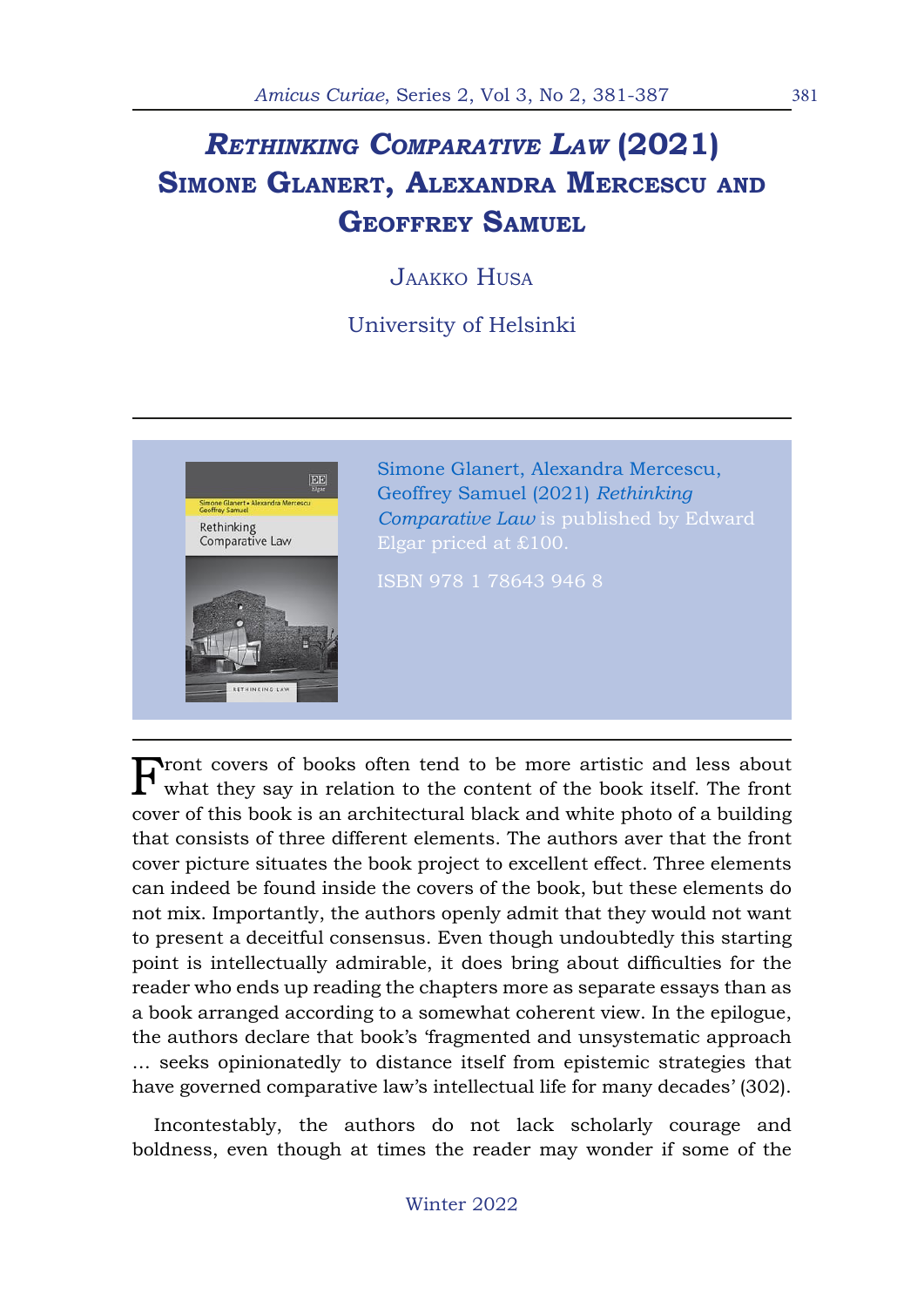courage resembles that of Don Quixote. Regardless, the book is clearly an important contribution in the field of comparative law as broadly understood. This is a theoretically challenging, serious piece of legal scholarship on comparative law/comparative legal studies. The book seeks to rethink comparative study of law by providing both teachers and students with intellectual tools enabling them to study foreign law in a meaningful manner.

Even though chapters are separate essays, the underlying idea that binds the three scholars together is the notion that comparative law research should be undertaken meaningfully. In this regard, the book is an addition to a rich and voluminous literature that draws intellectual inspiration from the idea according to which comparative law research is done poorly. Following this line of thinking, comparative study of law is in a constant state of malaise, and something must be done about it. In this, the famous textbook of Konrad Zweigert and Hein Kötz is a symbol of malaise and a target for discussions and arguments that seek to criticize the Zweigert and Kötz paradigm.

As someone who has been working in the field of comparative law from the mid-1990s, I must admit that I fail to see that Zweigert's and Kötz's textbook really holds such a strong position among the rank of comparative law scholars today. Then again, many of the ideas that these German scholars express in their book are still present in the field, so in this regard attacking their views makes sense. Regardless, perhaps it would be time to move on and leave the outdated Zweigert and Kötz paradigm where it rightly belongs, namely, to the intellectual history of comparative law scholarship. Notwithstanding, none of the comments above is to undermine the scholarly quality and usefulness of this book.

The first chapter, written by Samuel, asks provocatively: does law exist? He admits that this question may seem somewhat esoteric even among critical comparative law scholars. Samuel discusses so-called fiction theory, which he ends up defending as an epistemological attitude. This means that a scholar chooses to act as if ideas about law are true and as if law exists. Essentially, the idea is to avoid the difficult philosophical question about law's existence and simply act *as if* law is real. This, it is explained, is a legitimate fiction. Importantly, Samuel does not claim to offer a definitive answer but, rather, seeks to stimulate rethinking about law as an object of comparative study.

The second chapter, written by Glanert, addresses the illusion of law's autonomy and the comparative study of law. The nature of the discussion is critical as the main points are presented against the idea according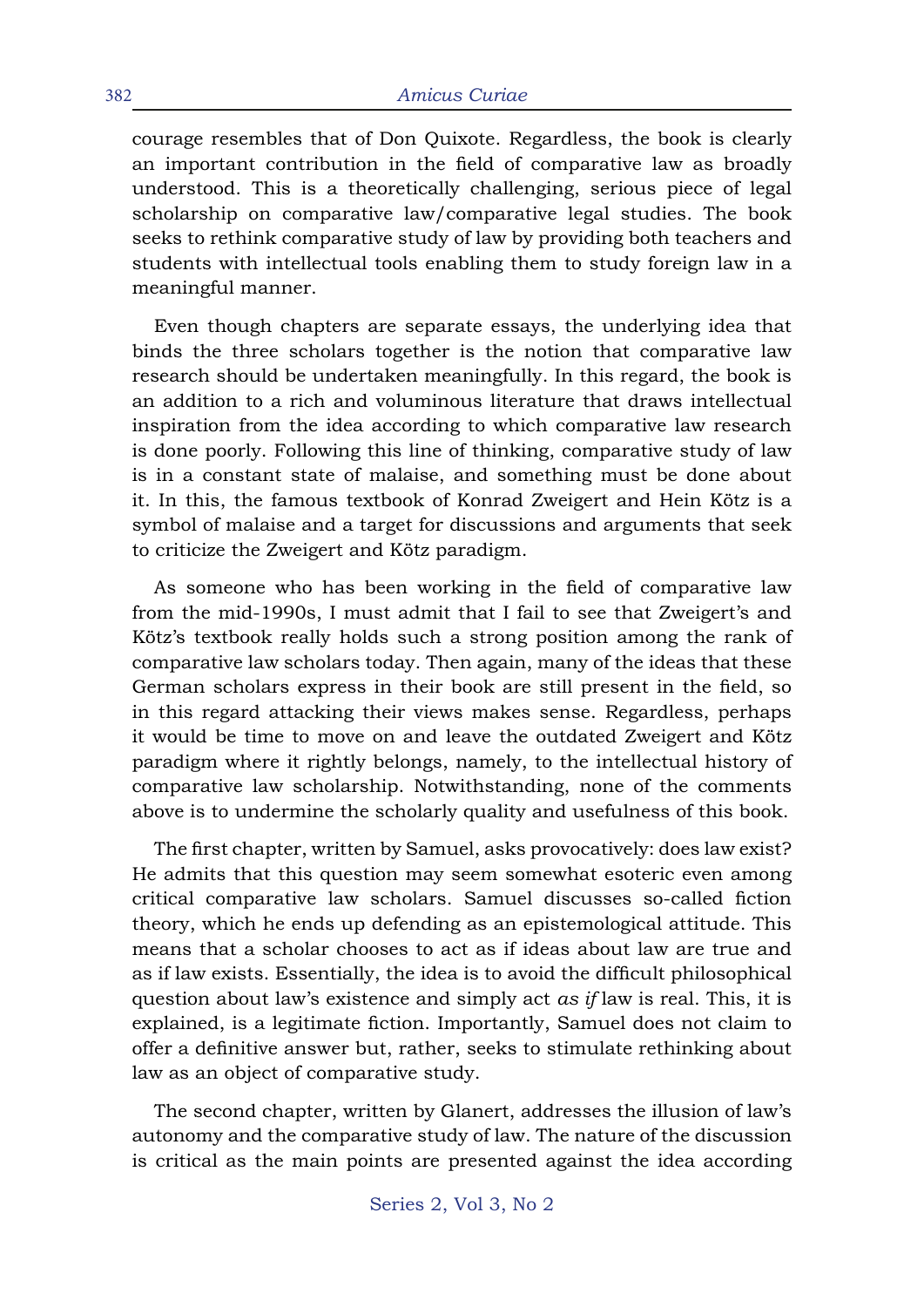to which the comparatist could operate as an objective or neutral observer, conceiving foreign law from an epistemic point of view from nowhere. Glanert speaks for an essentially hermeneutic understanding of epistemology as she relies on Gadamerian notions. What this means in practice is to underline the comparatist's historical and epistemological situatedness of understanding law.

In the third chapter, Samuel focuses on the methodology of comparative law and analyses methodologies as programme orientations. Here the key idea is to look at methodology not from the viewpoint of a particular method in a technical sense but to conceive broader research programmes or paradigms. The crucial starting point is that comparative lawyers need to go beyond traditional methods of doctrinal legal scholarship based on the idea of the authority of law. The established research programmes that are presented and analysed are structural programmes (legal concepts seen in relation to other elements of a legal system), functional programmes (focusing on social functions of legal rules), causal programmes (law and economics, legal origins), actionalist programmes (stressing the role of individual legal actors), and legal consciousness programmes (seeking to develop law). Instead of arguing in favour of any of these programmes, Samuel points out that the comparatist needs to be aware of the differences and tensions between them.

Chapter 4, written by Glanert, continues the discussion on method but assumes a different point of view and a more sceptical take on comparative methods. Crucially, she criticizes the focus on method in comparative law scholarship. Moreover, she fundamentally doubts the epistemological usefulness of method. Glanert relies on Feyerabend, Derrida and—again— Gadamer when she warns about the limits and dangers of scientification and commodification of the method-oriented notion of comparative law.

The following chapter by Mercescu directs the discussion towards an issue that was referred to in the earlier chapters: interdisciplinarity. The key argument is that the comparatist cannot rely on disciplinary monolinguism. Put differently, the chapter is a call for more interdisciplinarity in the comparative study of law. By combining the importance of culture for the comparative study of law and the paradigm change from a more doctrinal towards a more context-sensitive study of law, she argues that it is not enough for the comparatist to merely absorb the vocabulary of a non-legal discipline. Instead, she speaks for critical interdisciplinarity, which means openness toward other than legal approaches to law and sensitivity toward other fields of knowledge. I read this as an attempt not to reduce other disciplines to mere methods in a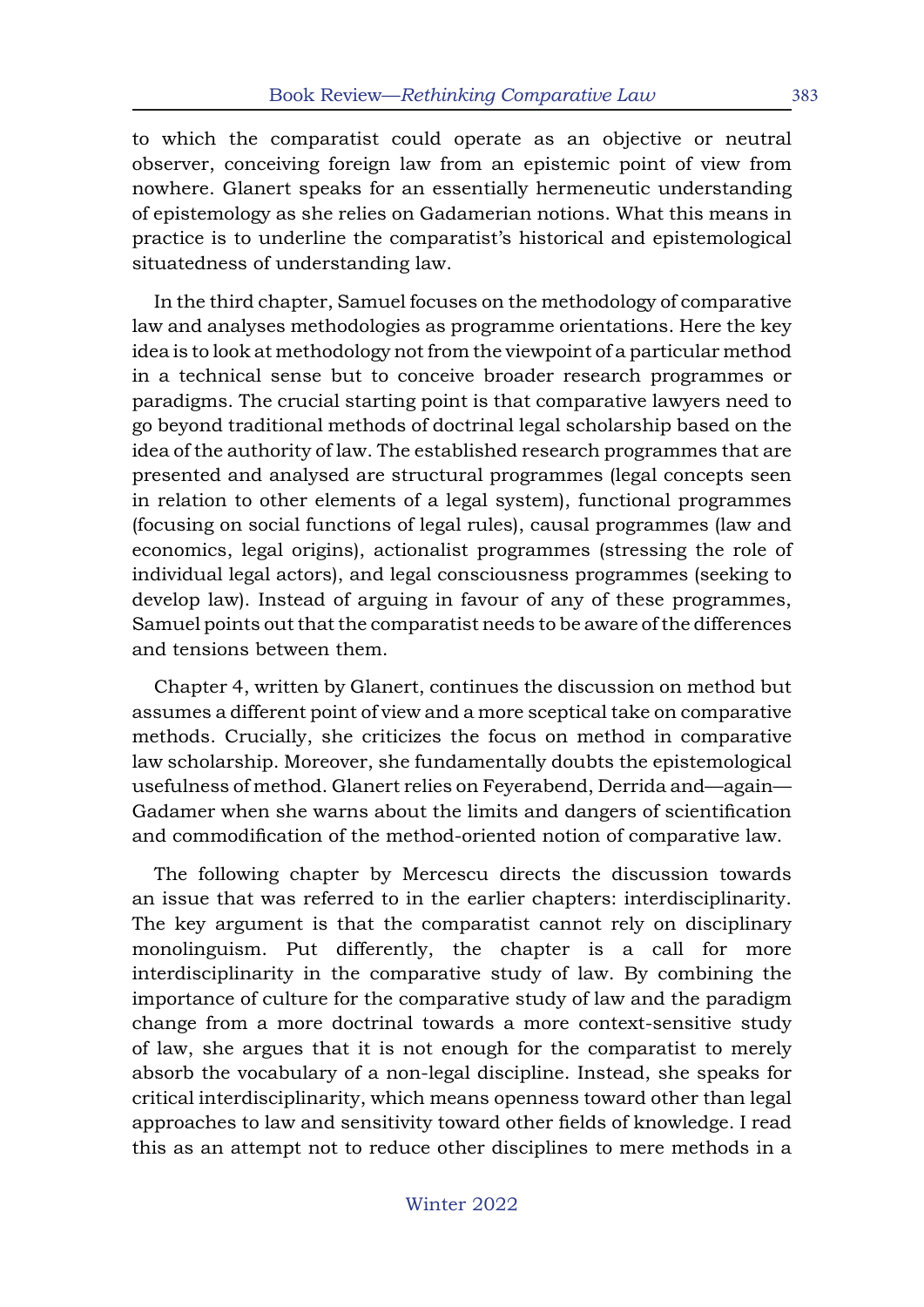technical sense but openness towards the substantive content of other disciplines. At the same time, interdisciplinarity does not require that the legal scholar should abandon law.

In chapter 6, Samuel compares comparisons. What this means in practice is that he examines how other disciplines have dealt with the issue of comparison. First, epistemological issues in historiography are addressed. Next, Samuel discusses comparative literature. A special issue that is analysed is the inequality of status, which concerns how the relationship between Western law and customary law has been conceived in comparative law scholarship. Finally, the analysis concerns cinema studies where comparison forms a natural part of scholarly work but seems to take place without a theory. The central conclusion is that merely looking at foreign law is not really comparison but simply referencing. Consequently, much of what is labelled as comparative law is not really comparative but a mere description of foreign law in the form of references to it.

The following chapter, written by Glanert, places the problem on the translatability of law in the focus. The starting point for discussion is that comparatists have not paid sufficient attention to the central role of translation in the comparative study of law. The key argument is that, if one ventures to study law comparatively, then one needs to pay careful attention to translation of foreign law. Interestingly, she defends the idea of an 'alienating' strategy that seeks purposefully to create a feeling of strangeness. The motive behind this kind of 'bad' translation is to preserve the alienness of foreign law and not to hide it behind 'too' good a translation that makes foreign appear too familiar in the target language. As much as I find this idea intellectually appealing, I must admit that it seems to go against what translators see as their job. Then again, if one accepts the theoretical reasons on which her point is based on, then it becomes difficult to reject the idea of 'alienating' translation at face value.

Chapter 8, also by Glanert, continues the hermeneutically oriented discussion on comparative law and the challenge of understanding foreign law. Her analysis employs bullfighting as an illustration of the difficulties involved. Here, she neither defends nor praises bullfighting as such but, rather, asks to what extent is it possible for the comparatist to meaningfully understand the French regulatory framework of *corridas* (bullfighting). Importantly, Glanert criticizes the conventional insider– outsider distinction against the backdrop of comparative study of law. Finally, she claims that even though the comparatist must make every effort to understand foreign law, at the end of the day it is impossible to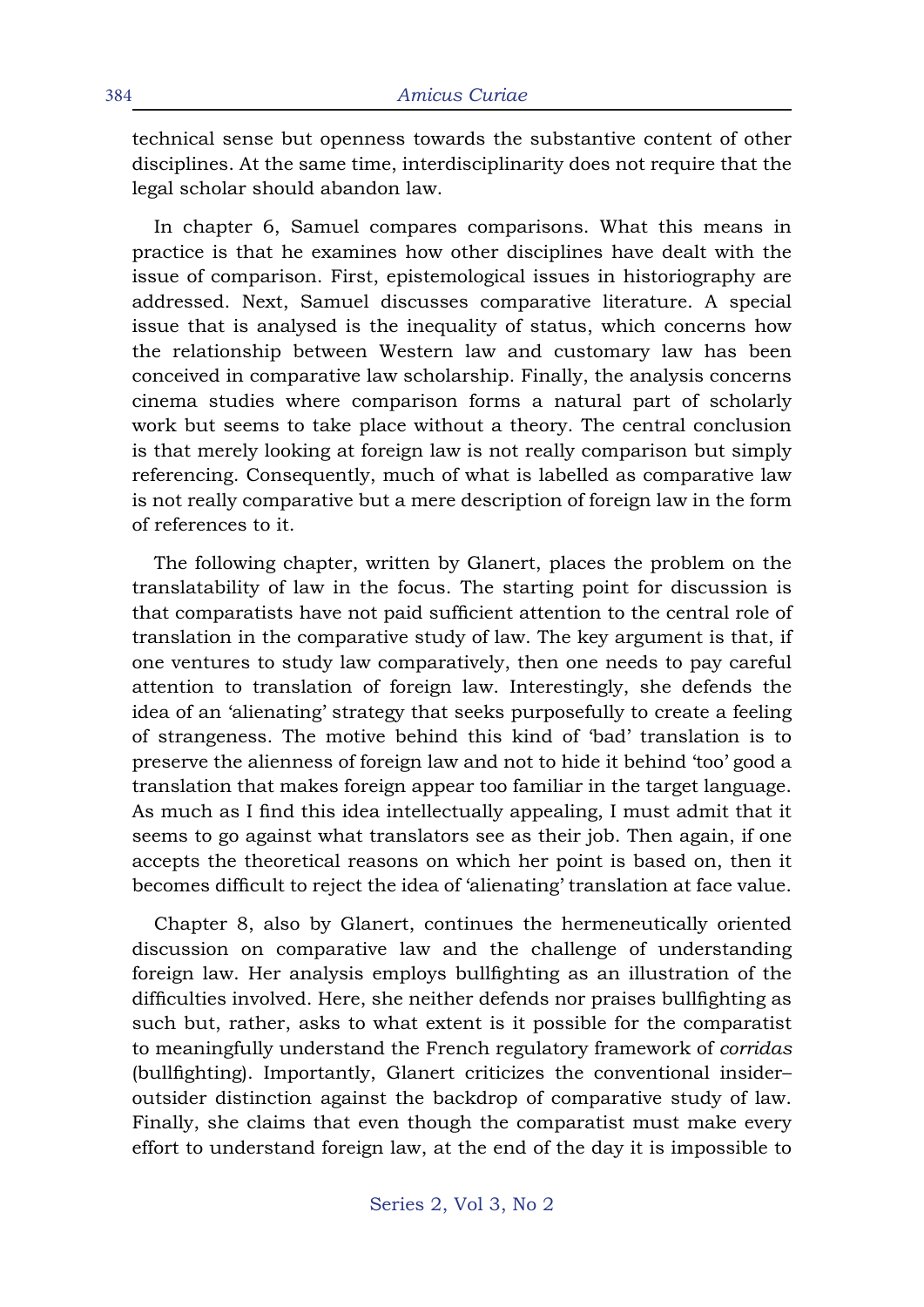reach a truly genuine complete understanding of foreign law. Again, this is a theoretically sound argument, but the reader cannot but wonder if anyone ever in any legal system has a complete understanding of the law. In other words, there seems to be an implicit assumption that it would be possible to have a complete, in my view clearly fictional, understanding of law, against which the understanding of the comparatist should be measured. None of this is to undermine the scholarly discussion in this chapter. Yet, it might be a good idea also to inject a certain everyday realism into highly learned discussions on the comparative study of law.

In the following chapter, Mercescu discusses the notion of culture and criticizes its use as a cultural defence in legal practice. Essentially, she argues that the theoretical utility of culture for comparative study of law is different from the way culture is used in the courtroom. What is more, she claims that 'the majority of comparatists have proved themselves reluctant to embrace culture' (209). As a result, this chapter has a doubleedged critical nature. Importantly, Mercescu draws a conclusion according to which there are differences between cultural practices, which in turn means that some cultural practices cannot be justified. This is basically very much an identical argument to that presented by H Patrick Glenn in his *Legal Traditions of the World*, although Mercescu does not cite Glenn. The take of culture is that the law is thoroughly cultural as to its nature.

Chapter 10, written by Samuel, takes the reader to the beach. This surprising and insightful discussion is based on the idea of moving beyond theory and methodology and looking at comparative law in action. What follows is certainly not a comparison of black-letter law but, instead, challenging scholarship on the legal notion of the beach. Samuel discusses the heritage of Roman law, the distinction between public and private law, the Feudal English model, and then takes the analysis to the level of legal mentality and method. The overall conclusion is that '[T]here is no absolute "truth" as to what the law is concerning beaches' (249). The fact that a beach can be both a private and a public space at the same time is not, however, a problem as it proves the importance of epistemic and legal tolerance. Curiously perhaps, Samuel does not cite Glenn here, yet underlining tolerance is very much what the late Glenn argued in *Legal Traditions of the World*.

In the next chapter, Mercescu criticizes the possibilities of quantifying law. The focus is targeted toward the theory of legal origins. Criticism is, essentially, epistemological as it fundamentally doubts comparisons based on quantifying and measuring. She also claims that comparative lawyers have had a tendency to see themselves as closer to 'sociologists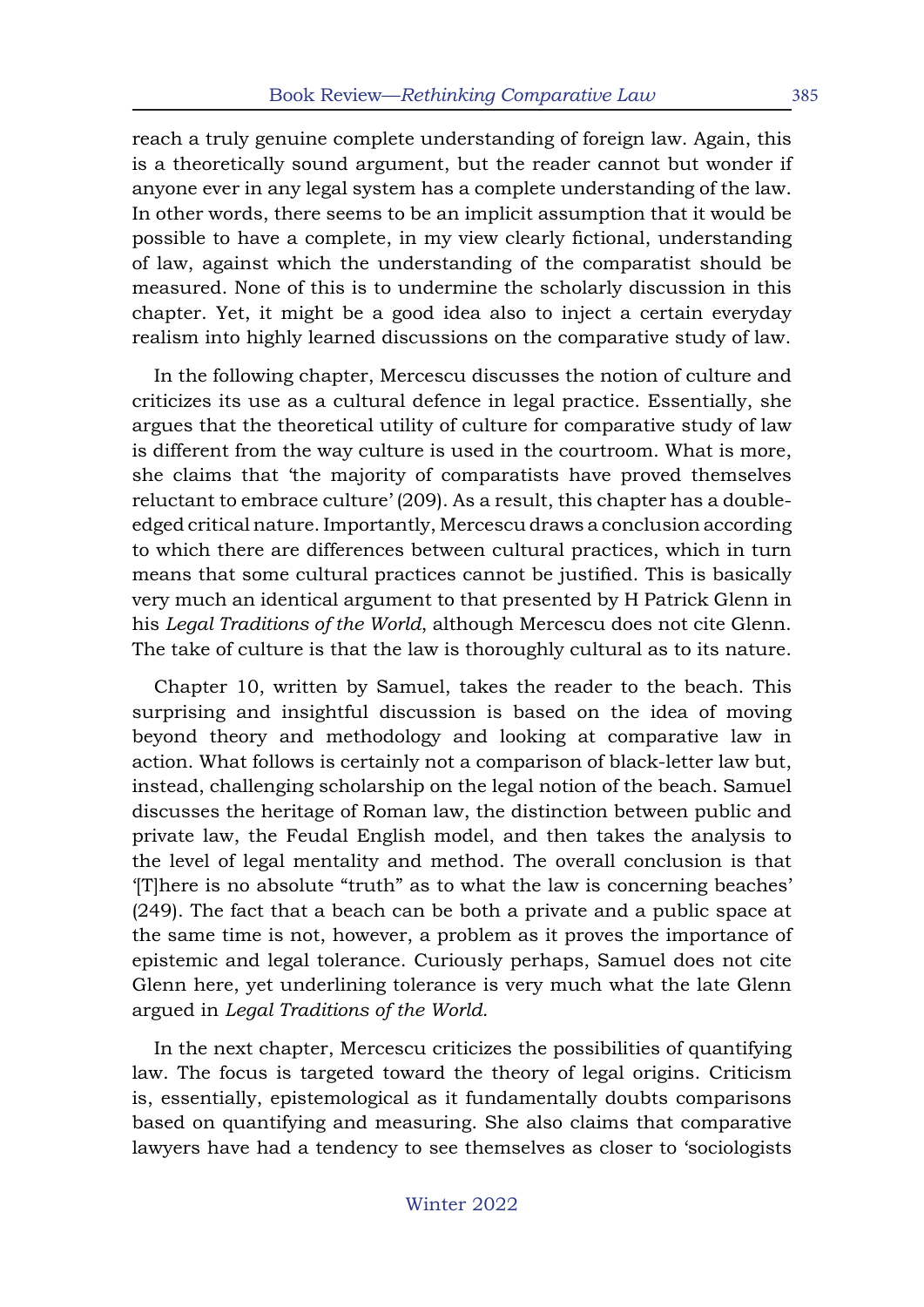and political scientists who themselves argued for metric comparisons' (253). Without going into the details of this chapter, it can be said that Mercescu is highly suspicious of measuring and quantifying legal rules across countries. Scholarship by Rafael La Porta and Ors is analysed and criticized from the point of view of culturally focused (ie Legrandian) comparative law. Interestingly, she does not distinguish between different knowledge interests even though it seems clear that a quantitative comparative study of law seeks to produce very different knowledge from that to be gleaned from culturally oriented comparative law. I find it difficult to swallow that comparative study of law would allow only one kind of knowledge interest that would always and necessarily be that of culturally oriented comparative law.

The final chapter, also written by Mercescu, is a detailed critique of David S Law's idea of generic constitutional law. The theoretical basis of the arguments against Law's idea stems from a cultural view of comparative law. In my view, the discussion in this chapter is the same as in the previous chapter because the core of criticism is directed against quantifying law for numerical comparative research. Criticizing the idea of generic law seems like an extension of the cultural argument underlining the cultural differences across countries.

A brief afterword reiterates what was already said in the preface.

All in all, this is a book that can be recommended for those interested in serious comparative study of law. It contains fascinating and intellectually stimulating ideas and critique that may, indeed, help to rethink or reshape the endeavour of comparative law as a form of dedicated scholarship. However, it is a bit hard to believe that this book would be of interest to legal scholars who have less passionate views on comparative law. That is, in my view, also the greatest problem of the book: it calls for a rethink about comparative law, but the style of demanding and theoretically thick scholarship will probably not appeal to a great number of legal scholars who are interested in more modest comparisons. In this sense, one can ask who it really is that Samuel, Glanert and Mercescu call upon to rethink comparative law? Moreover, Glanert's and Mercescu's chapters are also somewhat merciless towards comparative lawyers as the undertone seems to imply that, if you do not take this or that into account, then you are doing it wrong. Treading carefully here is needed as their arguments make sense and their scholarship is on a very high level indeed. The problem is that their style of scholarship does not feel engaging and inspiring. Then again, alas, that probably applies to comparative law scholarship in general.